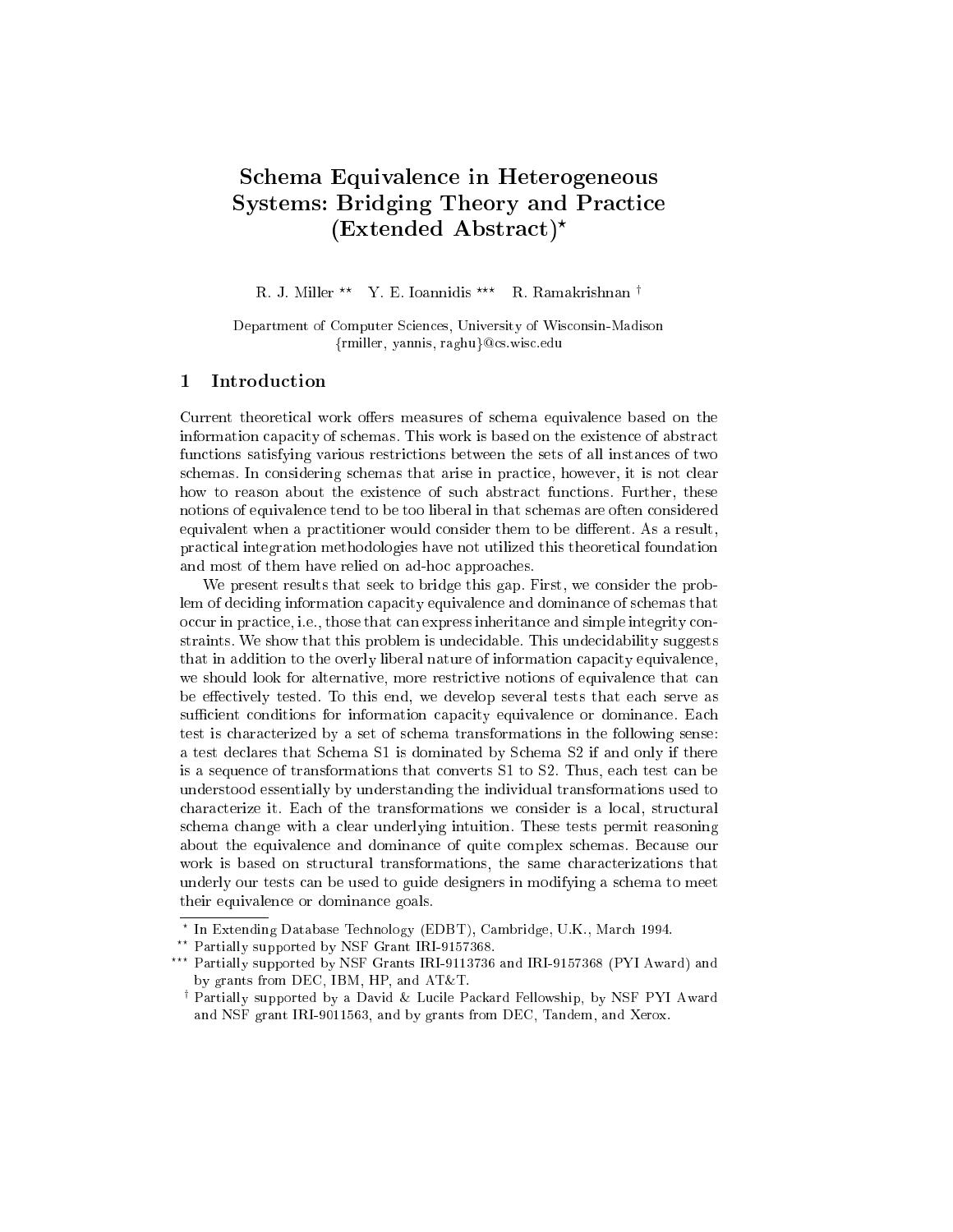# <sup>2</sup> Motivation

Schema equivalence plays a central role in many schema integration tasks. For example, algorithms for detecting equivalent schemas can be used to automate the detection and resolution of structural schema mismatches (or type conflicts). Schema equivalence also plays an important and less recognized role in many other problems encountered in heterogeneous systems. Below, we describe one such problem, that of providing automated support for ad hoc changes to a schema that is being used as a view onto data stored under another schema.

Consider a schema translation tool in which a schema is translated into a schema in a different data model. Many tools produce a translated schema that can be used as a view to pose queries on data stored under the original schema. Within such tools, the translation process produces not only the translated schema, but a set of correspondences between the schemas that defines how an instance of the former corresponds to an instance of the latter. We call these correspondences instance mappings. For example, the Pegasus import tool [2] translates relational schemas to Iris schemas (Iris is a functional ob ject model). For each Iris type, the result of translation includes a rule over a collection of relations in the original schema that defines the instances of the type.

Such translation tools fully automate the production of instance mappings. A designer need only be concerned with the resulting schema; all details of establishing schema correspondences are hidden. We now want to permit the designer to change the translated schema. Again, we want the tool to automatically infer and record any changes necessary to the instance mapping.

For example, suppose Schema R1 of Figure 1 is produced by a translation tool from an underlying schema in another data model. A designer may wish to change the default translation and represent Grant as an attribute of Workstation not Project as in Schema R2. If the tool can test for equivalence (or dominance) and automatically produce an instance mapping between schemas, then the designer does not need to manually update the instance mapping as a result of this change. Currently, translation tools, such as Pegasus, do not give such support for ad hoc view changes. Rather, they provide some form of data definition language in which default mappings are expressed and which may be used by a designer to manually change a mapping.

| Project [ ProjectNo, Leader, Grant ] | Project [ ProjectNo, Leader ]         |
|--------------------------------------|---------------------------------------|
| Workstation [ SerialNo, Name ]       | Workstation [ SerialNo, Name, Grant ] |
| Schema R1                            | Schema R2                             |

Fig. 1. Parts of two relational schemas. Keys are depicted in bold.

This problem is clearly not restricted to translation and applies to a number of applications in heterogeneous databases in which one schema is maintained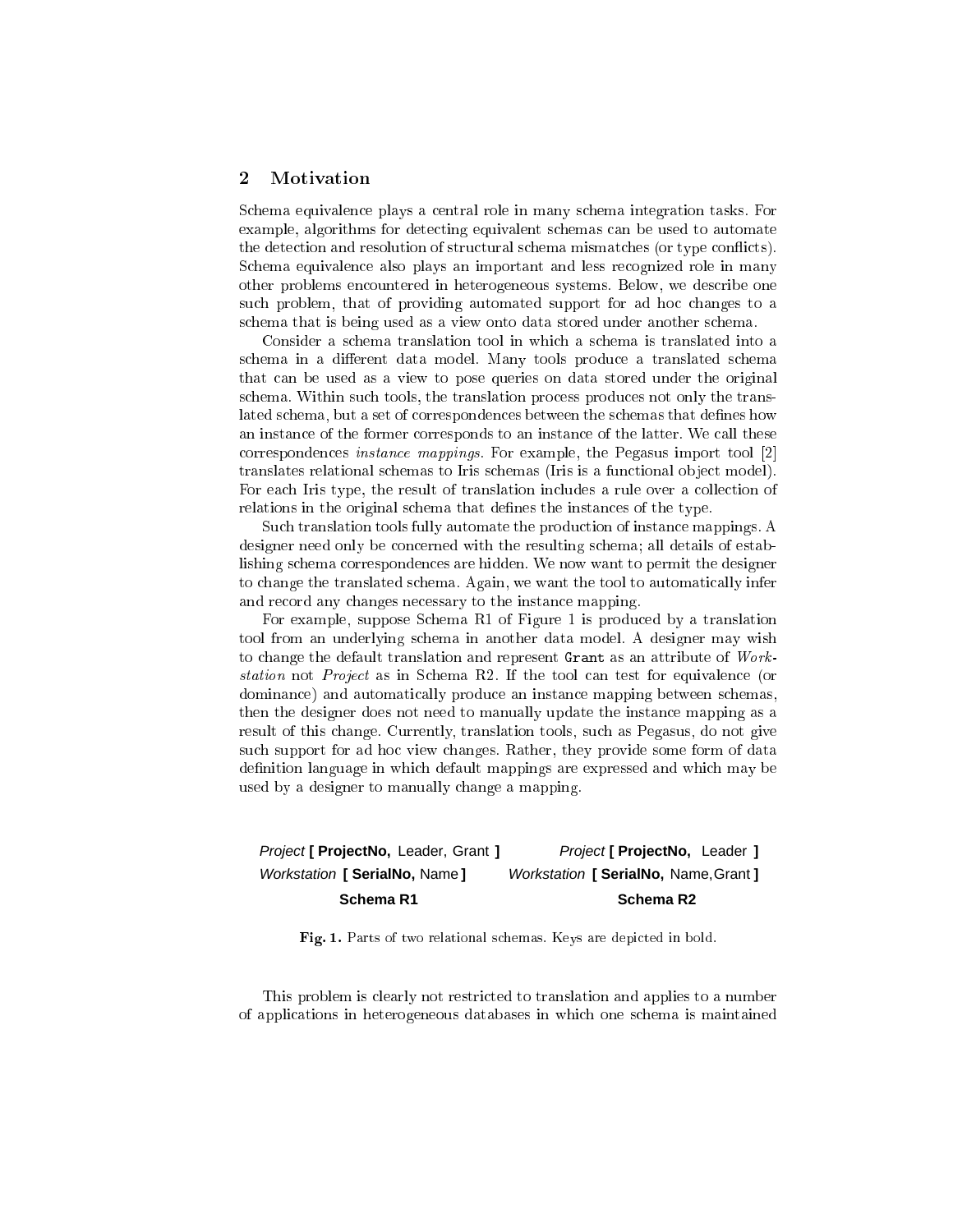as a view over other schemas. Our study of schema equivalence has been motivated by the needs of such applications. For these applications, the notion of equivalence must be based on the capacity of schemas to store information. In addition to algorithms for producing equivalent schemas (this is the translation or transformation problem), these applications also require algorithms for both deciding if two schemas are equivalent and for producing the correspondence between the schemas (that is, an instance mapping).

# <sup>3</sup> Schema Intension Graphs

In this section, we briefly sketch the basic constructs of the *Schema Intension* Graph (SIG) data model, which will be used to present our results. A discussion of the motivation for using SIGs and a full definition are given elsewhere [8].

The basic building blocks of the model are sets of data values (represented by the nodes of a graph). These sets may be combined by nested applications of union and product constructors to form new sets. The model also permits the expression of binary relations between pairs of sets (represented by graph edges) and simple constraints on them, i.e., totality, surjectivity, functionality and injectivity (represented by annotations on the edges).

Let T be a finite set of mutually exclusive abstract types, where each  $\tau \in \mathcal{T}$ is an infinite set of symbols. The universe  $U$  is the union of symbols in all types. Let T be the closure of T under limite products and sums. A SIG is a graph,  $G = (N, E)$ , defined by two finite sets N and E. The set N contains simple nodes and constructed nodes, which are the products and sums of other nodes. Each simple node  $A \in N$ , is assigned a type,  $\tau(A) \in T$  . The type of a constructed node is the product or union of the types of its constituent nodes. The set  $E$ contains labeled *edges* between nodes in N. Each  $e \in E$  is denoted  $e : A - B$ , for  $A, D \in N$ . For each edge  $e \in E$ , its inverse, denoted e, is in E. If  $\tau(A) = \tau(D)$ then  $e : A - B$  may optionally be designated as a selection edge. We use the term constraint to refer to any annotation or selection constraint on an edge.

An *instance*  $\Im$  of G is a function whose domain is the sets N of nodes and E of edges. For each simple node,  $A \in N$ ,  $\Im[A]$  is a finite subset of  $\tau(A)$ . For each product node, A - B 2 N, =[A - B] is the full cross product of the sets =[A] is the sets =[A] is the sets =[A] and  $\Im[B]$ . For each sum node,  $A + B \in N$ ,  $\Im[A + B]$  is the union of the sets  $\Im[A]$  and  $\Im[B]$ . For each edge,  $e : A - B \in E$ ,  $\Im[e]$  is any subset of the product of  $\Im[A]$  and  $\Im[B]$ . For each selection edge,  $\sigma : A - B$ ,  $\Im[\sigma]$  is a subset of the identity relation on  $\Im[A]$ . The set of all instances of G is denoted  $I(G)$ .

An annotation of a SIG  $G = (N, E)$  is a function A whose domain is the set of edges E. For all  $e \in E$ ,  $\mathcal{A}(e) \subseteq \{f, i, s, t\}$ . A *SIG schema S* is a pair  $S = (G, \mathcal{A})$ . An instance  $\Im$  of G is a valid instance of A if for all  $e \in E$ , whenever  $f \in$  $A(e)$  (respectively i, s or  $t \in A(e)$ ),  $\Im[e]$  is a functional (respectively injective, surjective or total) binary relation. The set of all valid instances of  $S$  is denoted  $I(S)$ . The set of symbols of an instance, denoted  $Sym(S)$ , is the set of elements of U that appear in the range of  $\Im$ . For a subset of the universe,  $Y \subseteq U$ ,  $I_Y(S)$ denotes the set of instances of  $S$  that contain only symbols in  $Y$ .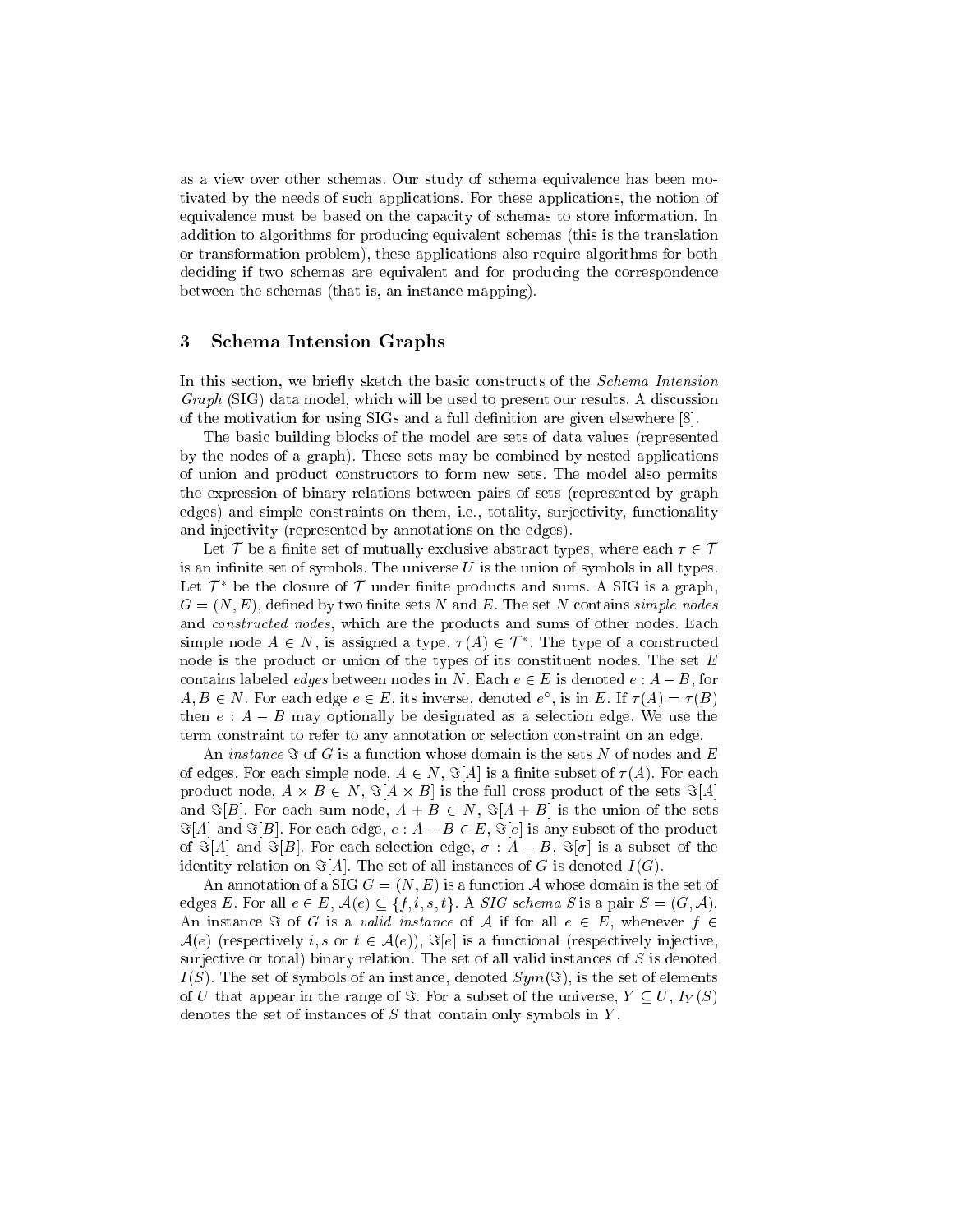# <sup>4</sup> Information Capacity

We consider formal notions of correctness for schema transformations that are based on the preservation of the information content of schemas[3, 4, 7, 9]. For a schema S, the latter is the set of valid instances,  $I(S)$ . Intuitively, a schema  $S2$  has more information capacity than a schema  $S1$  if every instance of  $S1$  can be mapped to an instance of  $S2$  without loss of information. Specifically, it must be possible to recover the original instance from its image under the mapping.

Absolute equivalence characterizes the minimum that is required to achieve information capacity equivalence and provides a foundation on which more specialized definitions of equivalence may be built. It is based on the existence of invertible (i.e., injective) maps between the sets of instances of schemas.

 $\blacksquare$  . An interesting the information (capacity) preserving mapping between the instances of two schemas S1 and S2 is a total, injective function  $f: I_Y(S1) \rightarrow$  $I_Y(S2)$ , for some  $Y \subseteq U$ . An equivalence preserving mapping is a bijection  $f: I_Y(S1) \to I_Y(S2)$ .

Denition 2. The schema S2 dominates S1 absolutely, denoted S1absS2, if there is a finite  $Z \subseteq U$  such that for each  $Y \supseteq Z$  there exists an information preserving mapping  $f: I_Y(S1) \to I_Y(S2)$ . Also, S1 and S2 are absolutely equivalent, denoted  $S1\sim_{abs}S2$ , if for each  $Y \supseteq Z$  there exists an equivalence preserving mapping  $f: I_Y(S1) \to I_Y(S2)$ .

Decidable characterization of absolute equivalence are known for relational schemas with (primary) key dependencies and for types formed by the recursive application of product, set or union constructors on finite and infinite base types [1, 4, 5]. SIGs permit the representation of sets formed from nested product and union constructors, as well as simple constraints between these sets. These additions make testing for equivalence (and therefore dominance undecidable.

### Theorem 3. Testing for absolute equivalence of SIGs is undecidable.

In principle, arbitrary mappings  $f$  may be used to satisfy the definitions of absolute dominance and equivalence. In fact, the definitions do not even require that the mappings can be finitely specified; they can simply be an infinite list of pairs of schema instances. Clearly, such mappings are of little use in a practical system. Furthermore, there exist very simple schemas with no \natural" correspondence between them that satisfy the definition of absolute dominance through a very complex instance level mapping [4]. This result, coupled with our undecidability result, show that absolute equivalence and dominance do not provide a sufficient foundation for analyzing practical integration problems.

To overcome the limitations of absolute equivalence, various abstract properties have been proposed that restrict the class of allowable instance mappings [4]. For example, internal equivalence states that two instances can be associated by an instance mapping only if they contain (almost) the same set of symbols. However, testing for both internal equivalence and dominance of SIG schemas is also undecidable [8].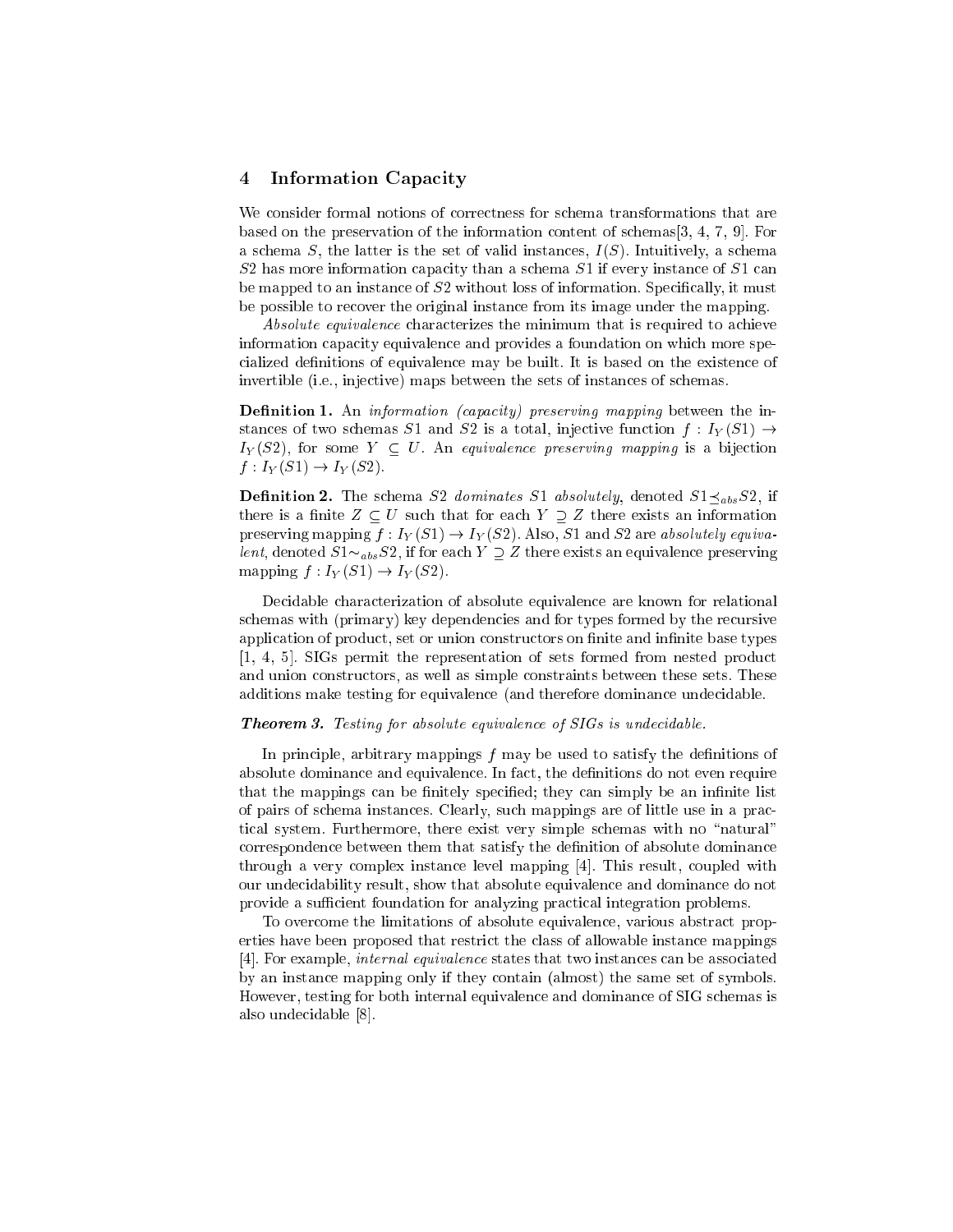# <sup>5</sup> Structural Transformations

Given Theorem 3 and other similar results, the question remains as to how practitioners can develop rigorous methodologies. Our response is to propose sets of schema transformations on SIGs that preserve or augment information capacity and are similar to transformations in existing integration and translation methodologies [3, 6, 7, 9]. For each set of transformations, we characterize precisely when a schema can be created from another through any arbitrary sequence of transformations. Our characterizations are couched in terms of definitions of dominance and equivalence having the following properties: 1-each is a sufficient condition for internal dominance or equivalence, respectively; 2-each is complete for a given set of transformations; and 3-each leads to a decidable procedure for testing if one schema can be transformed into another and for producing an information preserving (respectively, equivalence preserving) instance mapping between the schemas.

In the following definitions,  $S1$  and  $S2$  denote SIG schemas. A transformation T on S1 that produces S2 is denoted by  $S1 \rightarrow S2$ . An arbitrary (possibly empty) sequence of transformations  $\rightarrow$  is denoted  $\rightarrow$  tions, an intuitive description is presented first, followed by a formal definition.

### 5.1Definition of the Transformations

An annotation transformation (or  $\alpha$ -transformation) removes constraints from an edge of a SIG schema. An example is shown in Figure 2.



Fig. 2. An -transformation and a -transformation.

Denition 4. Let S1 contain an edge e. Let S2 be identical to S1 except that the constraints on  $e$  in  $S2$  may be any subset of the constraints on  $e$  in  $S1$ . Then  $S1 \rightarrow S2$  and  $\alpha_e$  is called an annotation transformation ( $\alpha$ -transformation).

**Theorem 5.** If  $S1 \rightarrow S2$  then  $S1 \leq_{int} S2$ .

<sup>5</sup> Subscripts or superscripts indicating specific edges or nodes involved in the transformations may be omitted in denoting a transformation.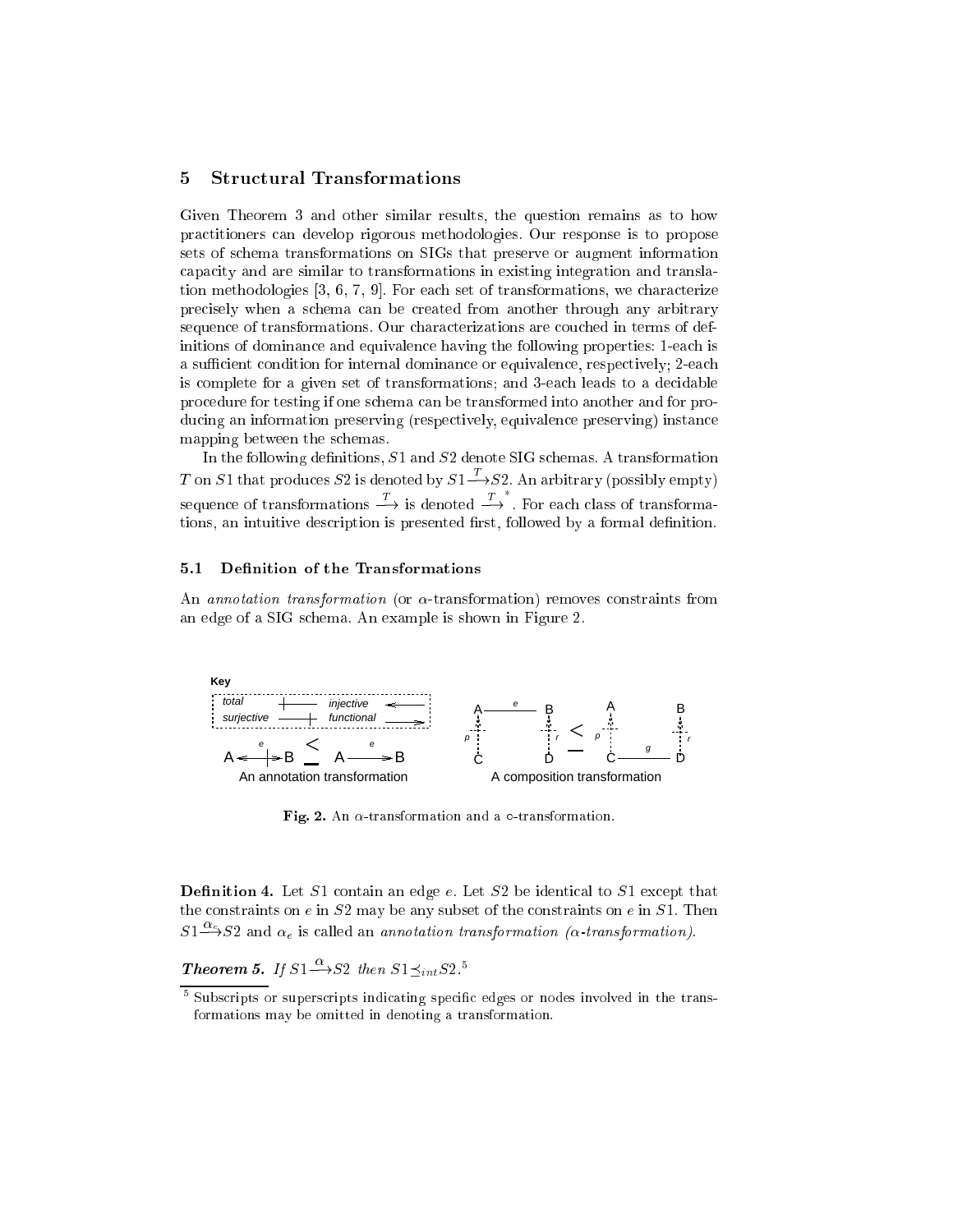A composition transformation (or  $\circ$ -transformation) replaces an edge  $e$ :  $A - B$  with another edge  $g : C - D$ . An example is shown in Figure 2. Such transformations permit attributes and entities to be moved in a schema. The instance mapping populates an instance of the edge  $g$  with an instance of the  $\text{path } r \circ e \circ p.$ 

 $\mathcal{L}$ (possibly trivial) surjective functional paths in S1 not containing e. Let  $G2 = G1$ except e is replaced by  $q : C - D$  and the constraints on q in S2 are exactly

the constraints on the path  $r \circ e \circ p$  in S1. Then S1  $\frac{g}{\longrightarrow}$  S2 is called a *simple*  $composition$  transformation (a simple  $\circ$ -transformation).

**Theorem 1.** Let  $\circ_{\sigma}^{\circ}$  be a simple  $\circ$ -transformation that uses the surjective functional paths provided a paths paths paths paths paths paths are a set of the set of the set of the set of the  $\stackrel{\circ}{\longrightarrow}$  S2 then  $S1 \leq_{int} S2$ . If  $\mathcal{A}1(p) = \mathcal{A}1(r) = \{f, i, s, t\}$ and constraints of g are equal to the constraints of extent  $\omega = -\mu \mu \nu \omega = 0$ 

We can also construct information preserving mappings for simple  $\circ$ -transformations applied in parallel and  $\circ$ -transformations that move an edge to multiple edges. We therefore define a larger class of transformations.

Denition 8. A -transformation is a set of one or more simple -transforma- $\lim_{n \to \infty} \frac{\sum_{j=1}^{n} S_j}{n}$  where the  $\circ_{qi}^{ei}$  are simple  $\circ$ -transformations and all  $g_i$  are distinct.

Theorem 9. If  $\mathcal{S}_1$  is strong proposition in the strong proposition in the strong proposition in the strong proposition in the strong proposition in the strong proposition in the strong proposition in the strong propo  $\stackrel{\{0_{\widetilde{g_1}}, \ldots, 0_{\widetilde{g_n}}\}}{\longrightarrow}$  S2 then  $S1\leq_{int}S2$ . If each component simple  $\circ$ transformation is equivalence preserving and al l ei are distinct then S1intS2.

A selection transformation (or  $\varsigma$ -transformation) creates or deletes nodes and edges. The  $\varsigma$ -transformations we consider are depicted in Figure 3.



Fig. 3. Selection transformations.

A node creation  $\varsigma$ -transformation creates a new node that is isomorphic to an existing node. A bijective selection edge between the two nodes enforces the constraint that the nodes be assigned identical sets in any valid instance.

**Definition IV.** Let  $A$  be a node of  $51$ . Let  $A$  be a new node not in  $51$  and  $\sigma_{A'}$ : A $\leftrightarrow$ A a new bijective selection edge. Let  $z$  be  $z$ 1 with the addition of A' and  $\sigma_{A'}$ . Then,  $S1 \stackrel{\longrightarrow}{\longrightarrow} S2$  is called a node creation  $\varsigma$ -transformation, and  $S2 \xrightarrow{S_A} S1$  is called a node deletion  $\zeta$ -transformation. . S1 is called a node deletion  $\mathcal{S}_1$  is called a node deletion  $\mathcal{S}_2$  is called a node of  $\mathcal{S}_3$  is called a node of  $\mathcal{S}_4$  is called a node of  $\mathcal{S}_5$  is called a node of  $\mathcal{S}_6$  is called a node of  $\mathcal{$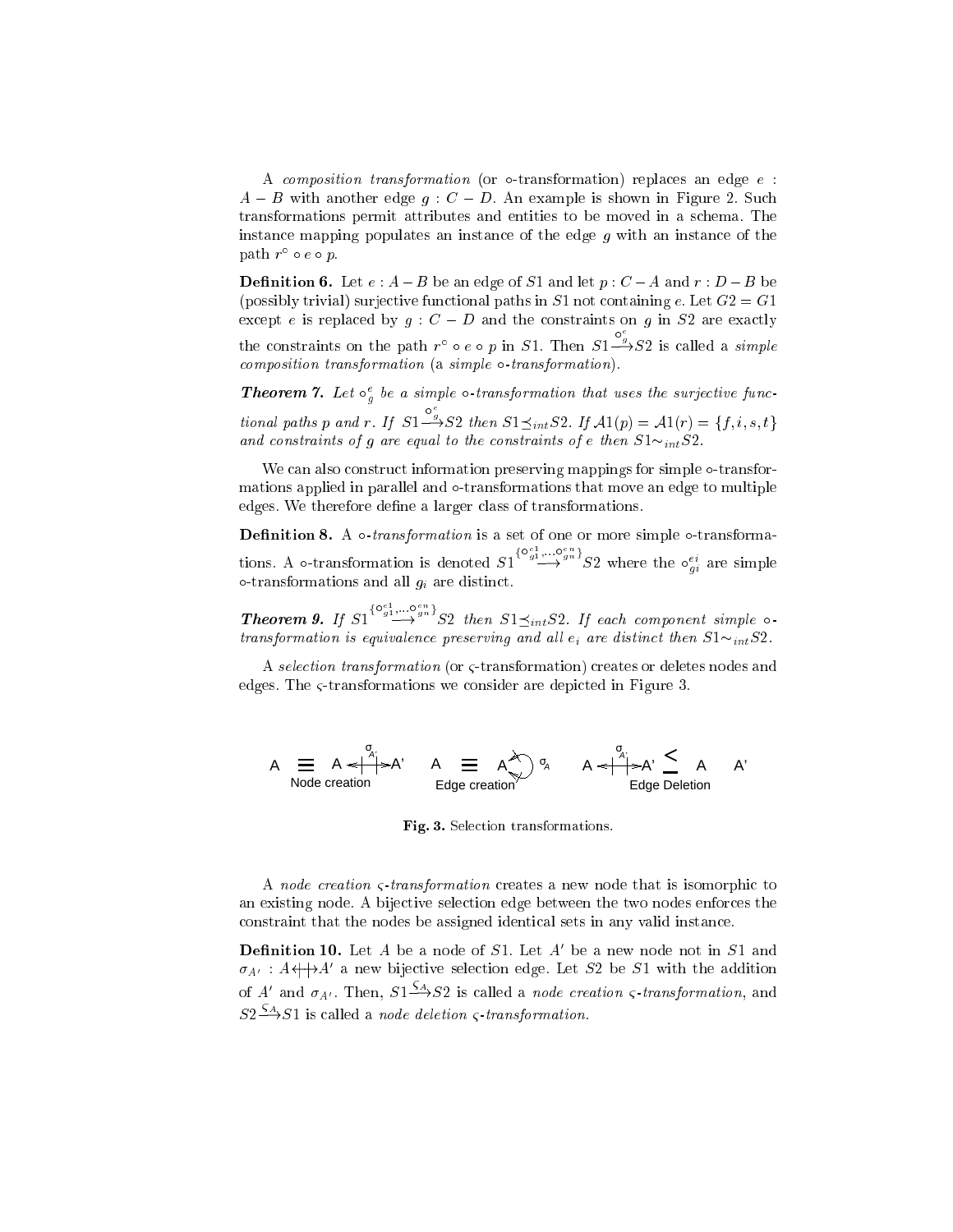An edge creation  $\varsigma$ -transformation creates a new edge. To preserve information capacity, the new edge is a bijective selection edge on a node.

An edge deletion  $\varsigma$ -transformation removes an edge. If information capacity is to be preserved, arbitrary edges cannot be removed from a SIG. However, instances of bijective selection edges are fully dened by the instances of the incident nodes. Such edges may therefore be removed.

**Definition 11.** Let  $\sigma_A$  :  $A \leftrightarrow A$  be a new bijective selection edge between nodes A and A' of S1 and let S2 be S1 with the addition of  $\sigma_A$ . Then,  $S2 \rightarrow S1$ is an edge deletion  $\varsigma$ -transformation and if  $A = A'$  then  $S1 \rightarrow S2$  is an edge  $creation \leftarrow$ transformation.

**Theorem 12.** Let  $S1 \rightarrow S2$ . If  $\varsigma$  is a node creation, node deletion or edge creation  $\varsigma$ -transformation, then  $S1\sim_{int}S2$ . If  $\varsigma$  is an edge deletion  $\varsigma$ -transformation that removes an edge from a node to itself, then  $S1\sim_{int}S2$ , otherwise,  $S1\preceq_{int}S2$ .

When  $\varsigma$ -transformations,  $\circ$ -transformations and  $\alpha$ -transformations are combined, they permit complex additions and modications to be made to a schema. Also, the information preserving mappings created by  $\zeta$ -transformations,  $\circ$ -transformations and  $\alpha$ -transformations can be composed.

Corollary 13. If  $S1 \rightarrow$  $\sim$  then  $\sim$  then  $\sim$ 

#### 5.2Characterization of Dominance and Equivalence

We develop a characterization of dominance and equivalence that is complete with respect to all three types of transformations considered.

Denition 14. S2 & -dominates S1, denoted S1& S2, if there exist <sup>a</sup> surjective, injective node map  $\psi$  :  $N1 - N2$  and a surjective, injective edge map  $\theta$ :  $(E1 \cup N1) - E2$  satisfying the following.

- 1. If  $A \in N1$  and  $\psi$  is not defined on A, then there exists a bijective selection path in S1 from A to a node B where  $\psi$  is defined on B.
- 2. If  $A \in N1$  then for all  $q \in \sigma(A)$  (where  $q \in EZ$  and  $q \in C-D$  ,  $\psi^{-1}(C) = C$ and  $\psi^{-1}(D) = D$ ), there exist surjective functional paths  $p : C - A$  and  $r : D - A$  in S1 and the constraints on  $q$  -in S2 are a subset of the constraints on the path  $r \circ p$  in  $\mathcal{I}$ .
- 3. If  $e \in E1$  and  $\theta$  is not defined on  $e$ , then  $e$  is a bijective selection edge in S1.
- 4. If  $e: A = B \in E$  it then for all  $q \in \sigma(e)$  (where  $q \in E$  z and  $q : C = D$ ,  $\psi^{-1}(C) = C$  and  $\psi^{-1}(D) = D$ , there exist surjective functional paths  $p: C = A$  and  $r: D = B$  in S1 (not containing e) and the constraints on  $g$ in  $52$  are a subset of the constraints on the path  $r$   $\circ e \circ p$  in  $51$ .

S1 is  $\alpha$ os-equivalent to S2, denoted  $S1 \sim_{\alpha \circ \varsigma} S2$ , if  $S1 \preceq_{\alpha \circ \varsigma} S2$  and  $S2 \preceq_{\alpha \circ \varsigma} S1$ .